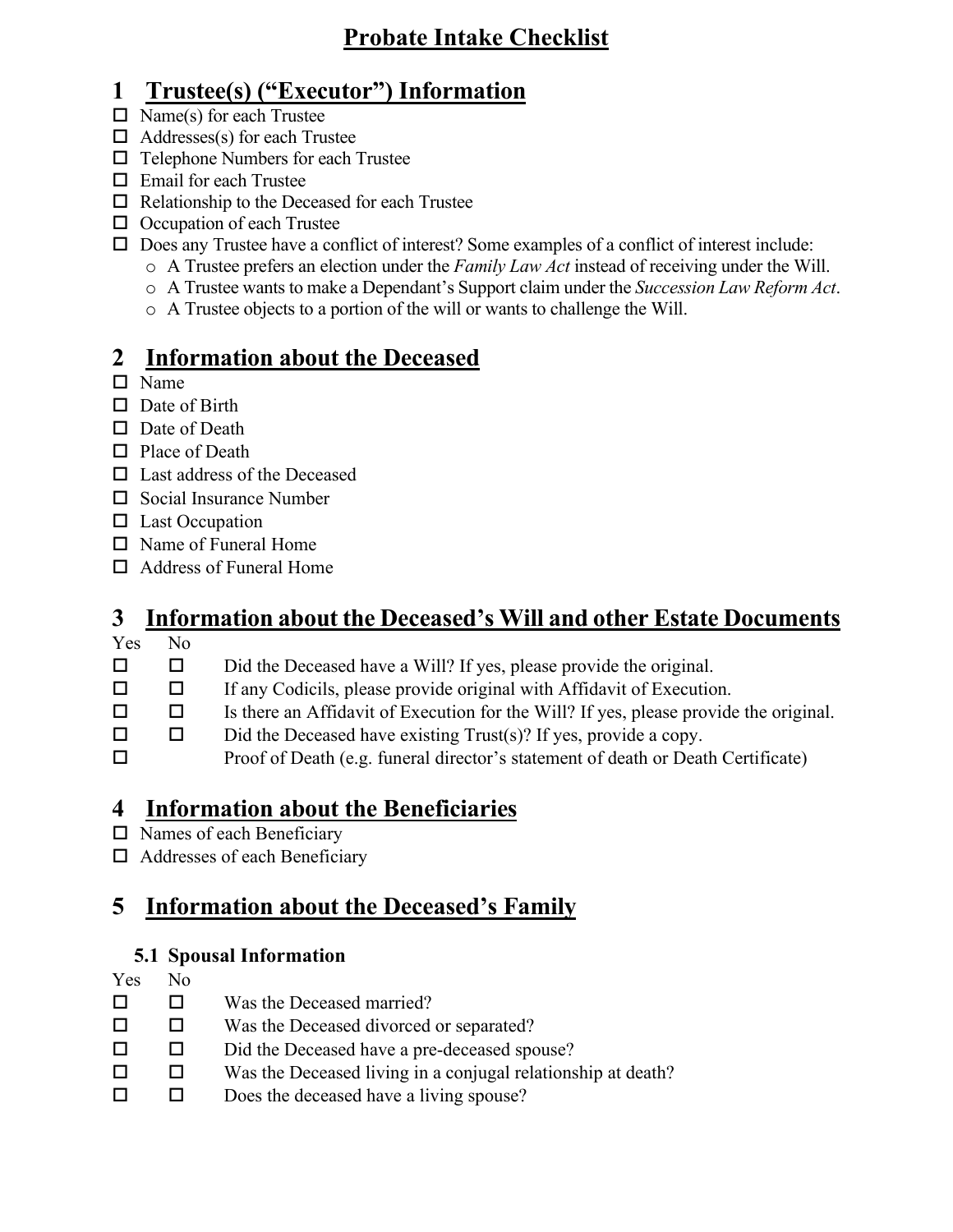If you answered yes to any of the above, please provide the necessary information for each spouse:

- □ Name
- $\square$  Divorce date
- $\square$  Date of separation
- $\square$  Date of death of a predeceased spouse
- □ Proof of Death
- □ Marriage Contract
- □ Cohabitation Agreement
- D Divorce Order
- Separation Agreement
- □ Court Order

#### **5.2 Children and Grandchildren Information**

Yes No

| $\Box$ $\Box$ | Does the Deceased have any living children? |
|---------------|---------------------------------------------|
|               |                                             |

- □ □ Does the Deceased have any children that predeceased?
- $\Box$  Is any child under the age of 18?
- $\square$   $\square$  Does the Deceased have any living grandchildren?
- □ □ Does the Deceased have any grandchildren that predeceased?
- $\Box$  Is any grandchild under the age of 18?

If you answered yes to any of the above, please provide the necessary information for each child and grandchild.

- □ Name
- $\Box$  Date of Birth
- $\square$  Date of Death
- □ Address
- □ Name of each parent

## **6 Assets of the Deceased**

- $\Box$  All values are to be as of the date of death of the Deceased.
- $\Box$  Value of Personal Property: \$
- $\Box$  Value of Real Estate net of encumbrances: \$
- $\square$  Do not include values for:
	- o Jointly owned assets with a right of survivorship
	- o RRSPs, RRIFs, TFSAs with a named beneficiary
	- o Insurance proceeds paid to a named beneficiary
	- o Real estate owned outside of Ontario
	- o Gifts made during the Deceased's lifetime
	- o Assets in a trust created during the Deceased's lifetime